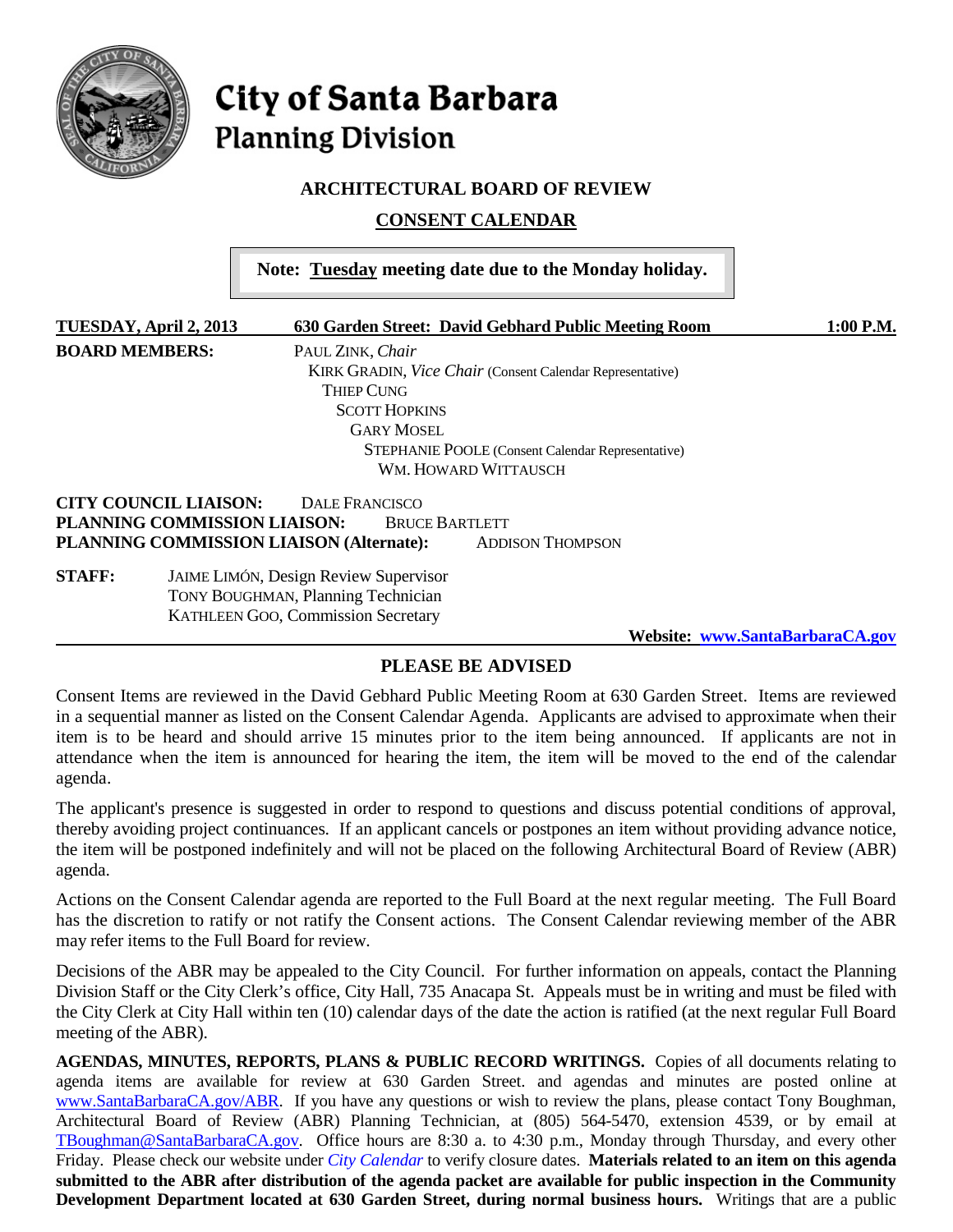record under Government Code § 54957.5(a) and that relate to an agenda item for an open session of a regular meeting of the ABR and that are distributed to a majority of all of the members of the ABR during the meeting are available for public inspection by the door at the back of the David Gebhard Public Meeting Room, 630 Garden Street, Santa Barbara, CA.

**AMERICANS WITH DISABILITIES ACT:** In compliance with the Americans with Disabilities Act, if you need special assistance to gain access to, comment at, or participate in this meeting, please contact the Planning Division at (805) 564-5470, ext. 3308. If possible, notification at least 48 hours prior to the meeting will enable the City to make reasonable arrangements in most cases.

**NOTICE:** On Thursday, March 28, 2013, this Agenda was duly posted on the indoor and outdoor bulletin boards at the Community Development Department, 630 Garden Street, and online at [www.SantaBarbaraCA.gov/ABR](http://www.santabarbaraca.gov/ABR)

**PUBLIC COMMENT:** Any member of the public may address the Architectural Board of Review Consent Representatives for up to two minutes on any subject within their jurisdiction that is not scheduled on this agenda for a public discussion.

# **ABR - NEW ITEM**

# **A. 207 W MASON ST R-4/SD-3 Zone**

Assessor's Parcel Number: 033-092-007 Application Number: MST2013-00110 Owner: Rino Romano Applicant: Thomas Ochsner

(Proposal for an 8 foot tall stucco privacy wall and a 42-inch stone veneer wall along the alley side of the property, and a 42-inch tall picket fence with stone veneer base and pilasters along the front at Mason Street.)

# **(Comments only; project requires environmental assessment.)**

## **ABR - NEW ITEM**

## **B. 1806 & 1810 GILLESPIE STREET R-2 Zone**

| Assessor's Parcel Number:  | 043-151-023       |
|----------------------------|-------------------|
| <b>Application Number:</b> | MST2012-00137     |
| Owner:                     | Robert Aker       |
| Architect:                 | Jose Luis Esparza |

(Proposal to demolish the existing breezeway between two single-family residential units and in its place construct a new one-car carport with a roof deck. Also proposed is enclosing the existing second-story deck resulting in a 133 square foot addition at the rear of the rear unit, and an addition of 61square feet at the first-floor of the rear unit.)

# **(Action may be taken if sufficient information is provided.)**

# **ABR - FINAL REVIEW**

## **C. 515 RED ROSE LANE R-2 Zone**

Assessor's Parcel Number: 035-341-008 Application Number: MST2012-00477 Owner: Belias 2007 Trust Architect: Brian Nelson

(Proposal for new entry gates at the existing driveway, and eight new 48 square foot cantilevered decks on the first and second floors of the existing apartment buildings.)